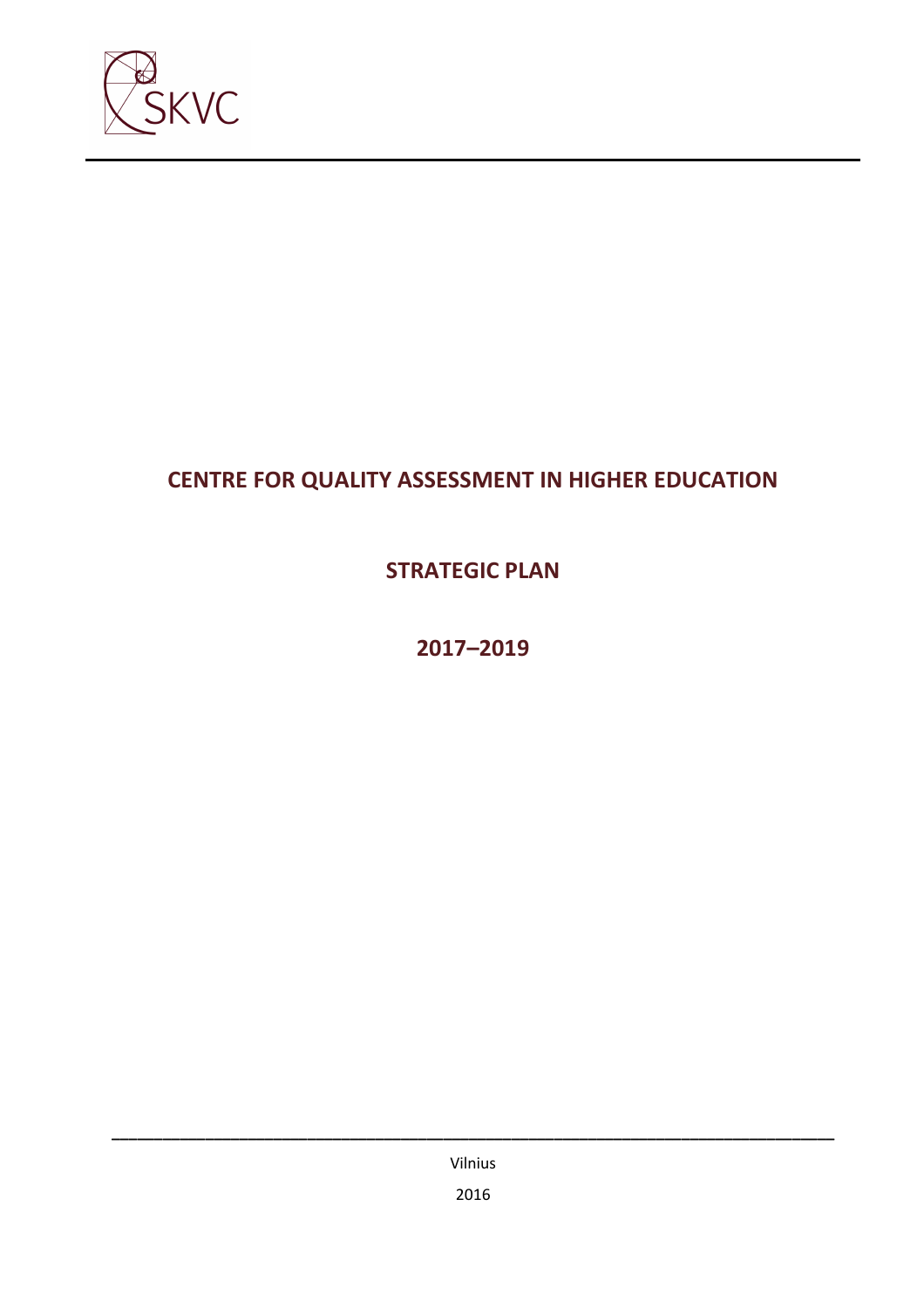

### **CONTENTS**

| <b>INTRODUCTION</b>                                                     | 3                       |
|-------------------------------------------------------------------------|-------------------------|
| ABOUT THE CENTRE FOR QUALITY ASSESSMENT IN HIGHER EDUCATION             | 5                       |
| <b>VISION</b>                                                           | $\overline{\mathbf{z}}$ |
| <b>VALUES</b>                                                           | 8                       |
| <b>MISSION</b>                                                          | 8                       |
| AIMS AND OBJECTIVES OF THE ACTIVITIES                                   | 9                       |
| <b>SWOT ANALYSIS</b>                                                    | 10                      |
| <b>ANNEXES:</b>                                                         |                         |
| 1. THE OBJECTIVES AND EXPECTED OUTCOMES OF SKVC ACTIVITIES IN 2017-2019 | 11                      |
| <b>2. STRUCTURE OF SKVC</b>                                             | 18                      |
| 3. SCHEME OF THE PROCESSES OF SKVC                                      | 19                      |
| 3. DOCUMENTS REFERRED TO WHEN DEVELOPING THE STRATEGIC PLAN             |                         |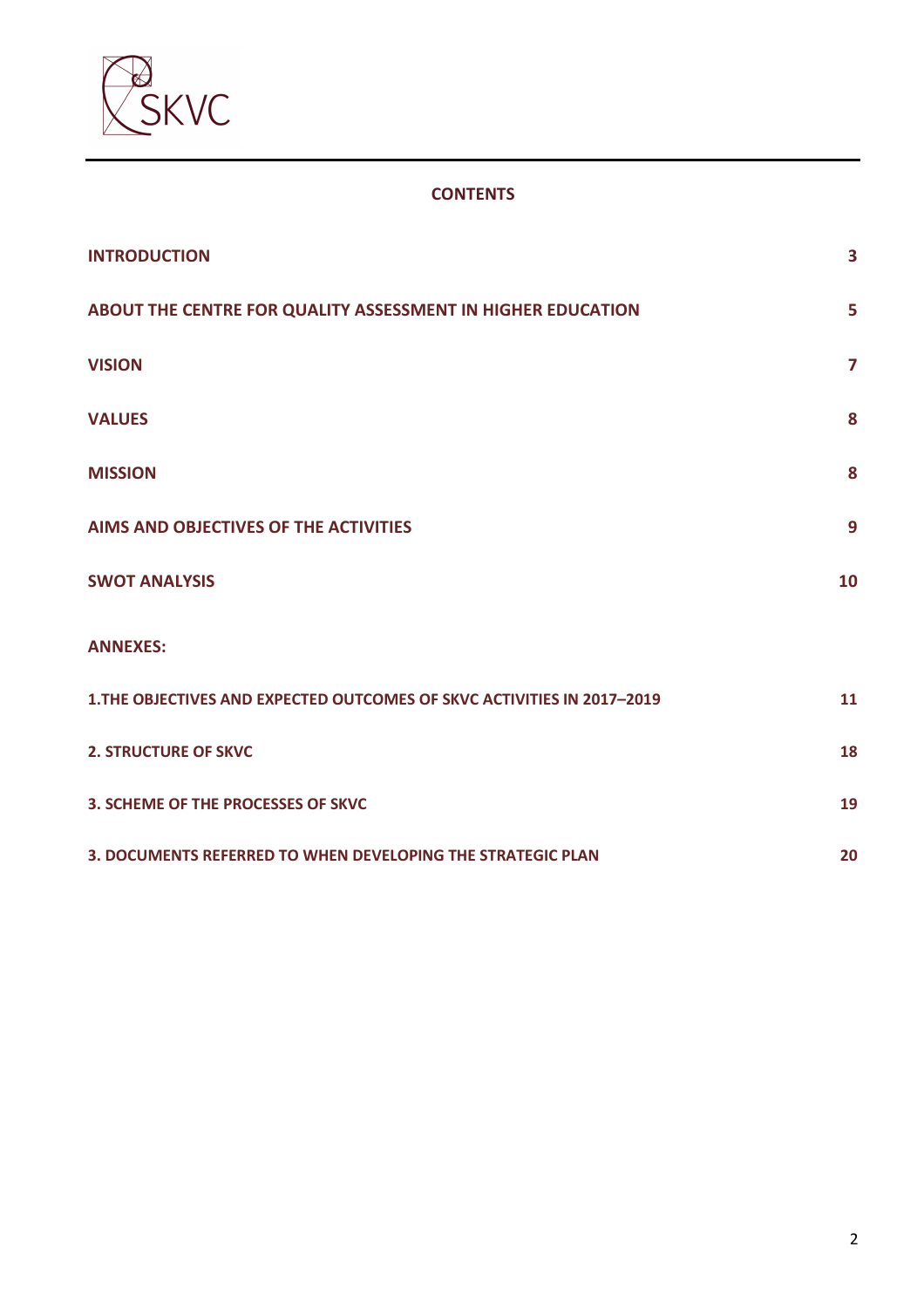

#### **INTRODUCTION**

The Centre will continue pursuing the same two objectives in the strategic planning period 2017–2019, i.e. to promote the quality of activities of Lithuanian higher education institutions and create favourable conditions for the free movement of persons. These objectives are achieved through the activities of an external quality assurance agency and the work of an academic recognition and information centre.

New amendments to the Law on Higher Education and Research have also brought changes in the activities of the Centre for Quality Assessment in Higher Education. There has been transition from the assessment of individual study programmes to the assessment of study fields; the second cycle of the assessment of activities of higher education institutions has commenced; the conditions for obtaining an authorisation to conduct studies and carry out activities related thereto have been made more stringent; the evaluation of substantiation of the need for the study programme and student employability has become stricter. All these changes require a lot of work with regard to drafting new legal acts and discussing these with the academic community and other stakeholders. However, we believe that the experience accumulated by the Centre will contribute to the successful start of new processes, understanding their importance for the improvement of quality culture in higher education, as well as enhancement of internationalisation and trust in Lithuanian higher education.

In late 2015 and early 2016, the SKVC carried out self-evaluation of compliance of its activities as the ENIC/NARIC centre and also underwent an external review in accordance with the System of Quality Assurance for the Recognition Networks (SQUARE) Standards and Guidelines. The international expert team evaluated the Centre's activities very well, identified its areas for improvement and suggested topics for discussion with the founder's and other organisations in the field of education. In 2016, the SKVC conducted the analysis of its activities as a quality assurance agency while preparing for the external review regarding compliance with the European Standards and Guidelines for Quality Assurance in the European Higher Education Area (ESG), organised by the European Association for Quality Assurance in Higher Education (ENQA) and scheduled for 2017. Therefore, the Centre has carried out a detailed analysis of all its processes and the SWOT analysis. With a view to obtaining opinions of major stakeholders about SKVC activities, meetings with students' and employers' representatives, heads of universities and colleges, employees of higher education institutions responsible for quality as well as members of the advisory bodies of the Centre were organised. This has led to a better understanding of directions for activity improvement and envisaging of priority activities.

The strategic plan is based on the provision that the SKVC acts as a national centre of competence in the field of qualifications acquired in Lithuania and abroad and quality assurance, and is an active member of international professional communities: ENQA, CEENQA, INQAAHE, ENIC and NARIC. With regard to the above, we seek to more widely inform all stakeholders about the Centre's services and performance results, give advice based on facts about the quality of activities of higher education institutions as well as quality of studies therein, recognition of foreign qualifications as well as qualifications awarded in Lithuania. We aim at providing objective and comprehensive information about assessment results without creating short-term sensations. We will use collected data to develop analytical activities and provide a greater diversity of analyses. The SKVC further seeks to strengthen cooperation with students, pupils, higher education institutions, employers and the general public.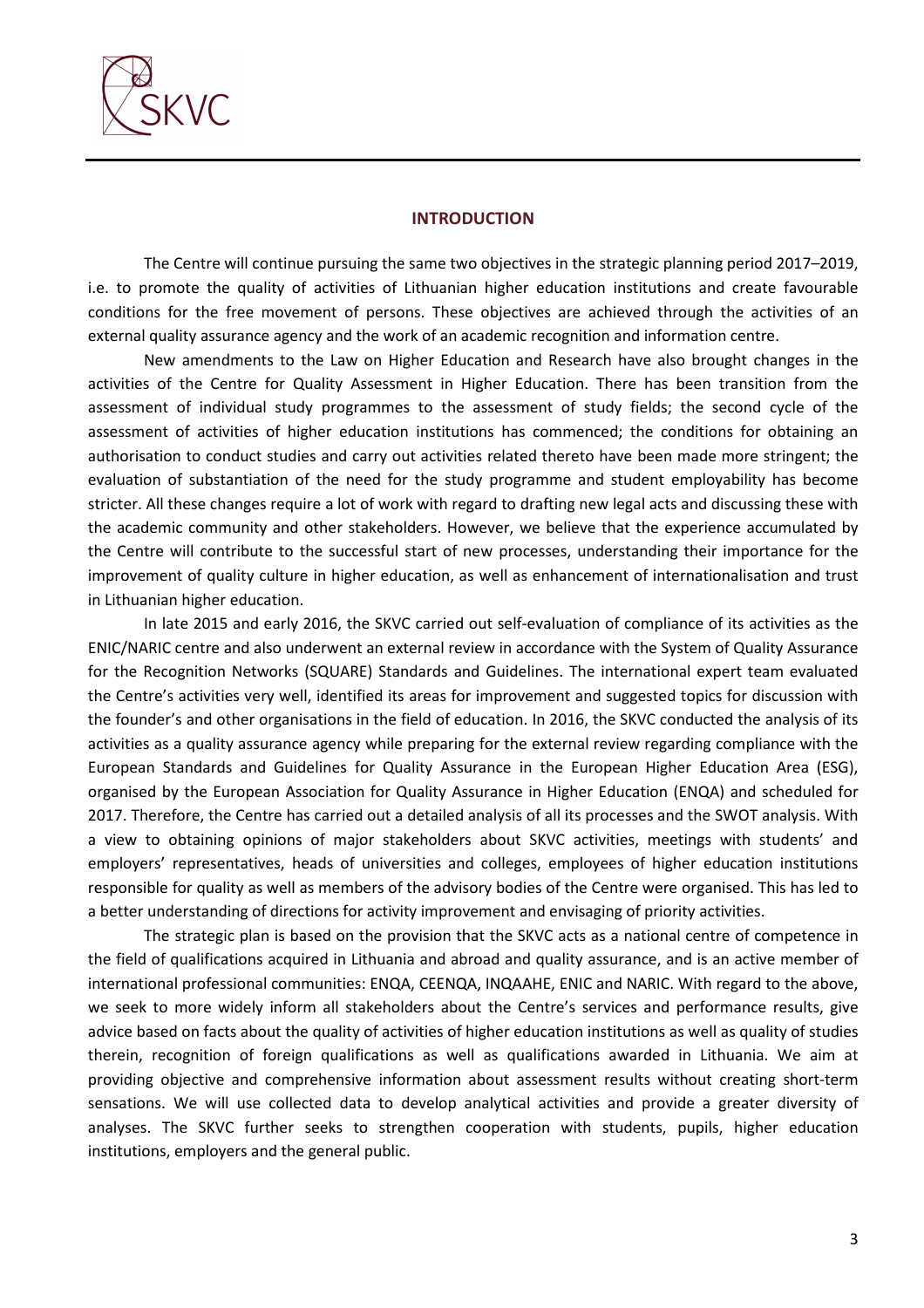

The first part of the strategy describes the SKVC as an institution, presents its vision, mission and values. The second part acquaints with activity aims and long-term as well as medium-term objectives. The third part formulates specific activities for 2017–2019 as well as expected outcomes.

The activities and outcomes envisaged in the new strategy will be transposed in the annual work plans. Digitisation of provided public services will help to better inform the applicants about the course of the process, whereas the new measure for publishing results will facilitate study evaluation related information search for users.



Renaldas Jurkevičius, Chair of the Council



Nora Skaburskienė, Acting Director of the SKVC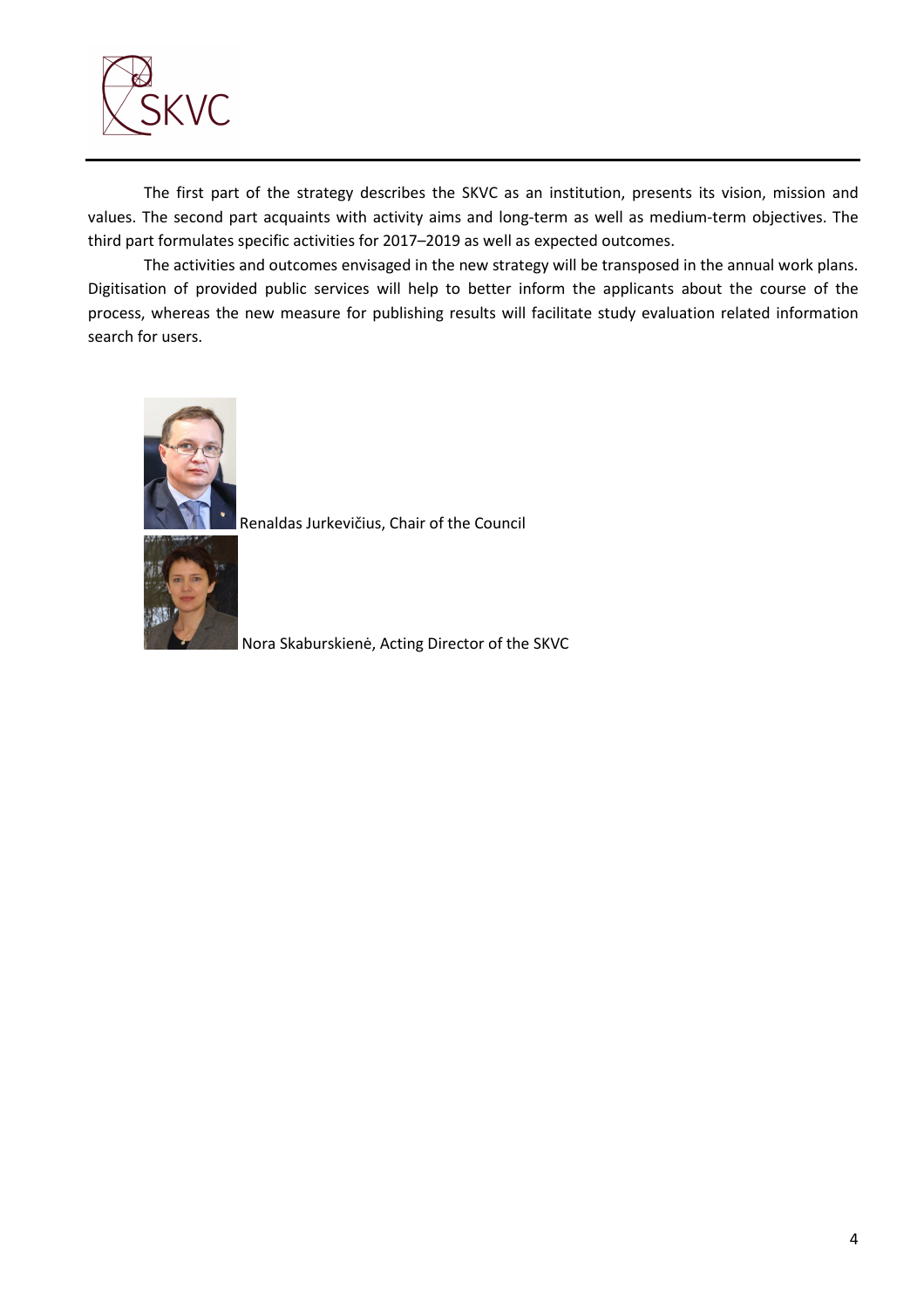

### **ABOUT THE CENTRE FOR QUALITY ASSESSMENT IN HIGHER EDUCATION**

The Centre for Quality Assessment in Higher Education (SKVC) is a public administration body, established on 24 January 1995, which implements the Lithuanian national policy of research and higher education within its competence. The Ministry of Education and Science established the Centre as an independent budgetary organisation. The Centre has been planning its activities with regard to the strategic goals of long-term national development and the needs for fulfilment of international commitments of Lithuania.

The Law on Higher Education and Research and the SKVC Statute define the following main objectives of the Centre:

1. To promote improvement in the quality of studies and activities and quality culture of higher education institutions, increase internationalisation by organising external review, accreditation, consultations, publishing, carrying out follow-up activities after the external review and analysing the results of related activities;

2. To create favourable conditions for the free movement of persons by performing academic recognition of education and qualifications concerning higher education acquired according to education programmes of foreign states and international organisations in the Republic of Lithuania and providing related information.

Since its establishment, the SKVC performs two main functions:

• **An external quality assurance agency**. It carries out the external assessment of higher education institutions and studies provided therein, which is used as the basis for accrediting higher education institutions and study programmes providedby them . In implementing this activity, the SKVC has become a reliable and recognised agency for evaluating higher education quality. By inviting Lithuanian and foreign experts – academicians, students, and professionals – to carry out external assessment, the SKVC contributes to the systematic improvement of higher education quality. By contributing to the promotion of quality culture in higher education, the Centre provides consultations assisting higher education institutions to prepare for external reviews. The SKVC has been paying a lot of attention to the organisation of follow-up activities, because evaluation does not end with the production and publishing of the evaluation report; it is very important that recommendations provided by experts be implemented, and evaluation reports and results be made available to all stakeholders. When performing external quality assessment, the SKVC accumulated a lot of data about the activities of higher education institutions, which are used to carry out various analyses and overviews.

• **An academic recognition and information centre.** The SKVC performs the functions of such a centre since 1999 and has accumulated considerable experience. The Centre performs evaluation and academic recognition of foreign access qualifications and higher education qualifications and carries out information, methodological and consultation activities in the area of national education systems and awarded qualifications, thus assisting higher education institutions, employers and other legal entities to adopt decisions regarding comparability of foreign qualifications for studies or professional activities. The Centre also monitors the decisions taken by higher education institutions on the academic recognition of foreign qualifications, seeking to ensure application of the general principles and criteria, established in the Lisbon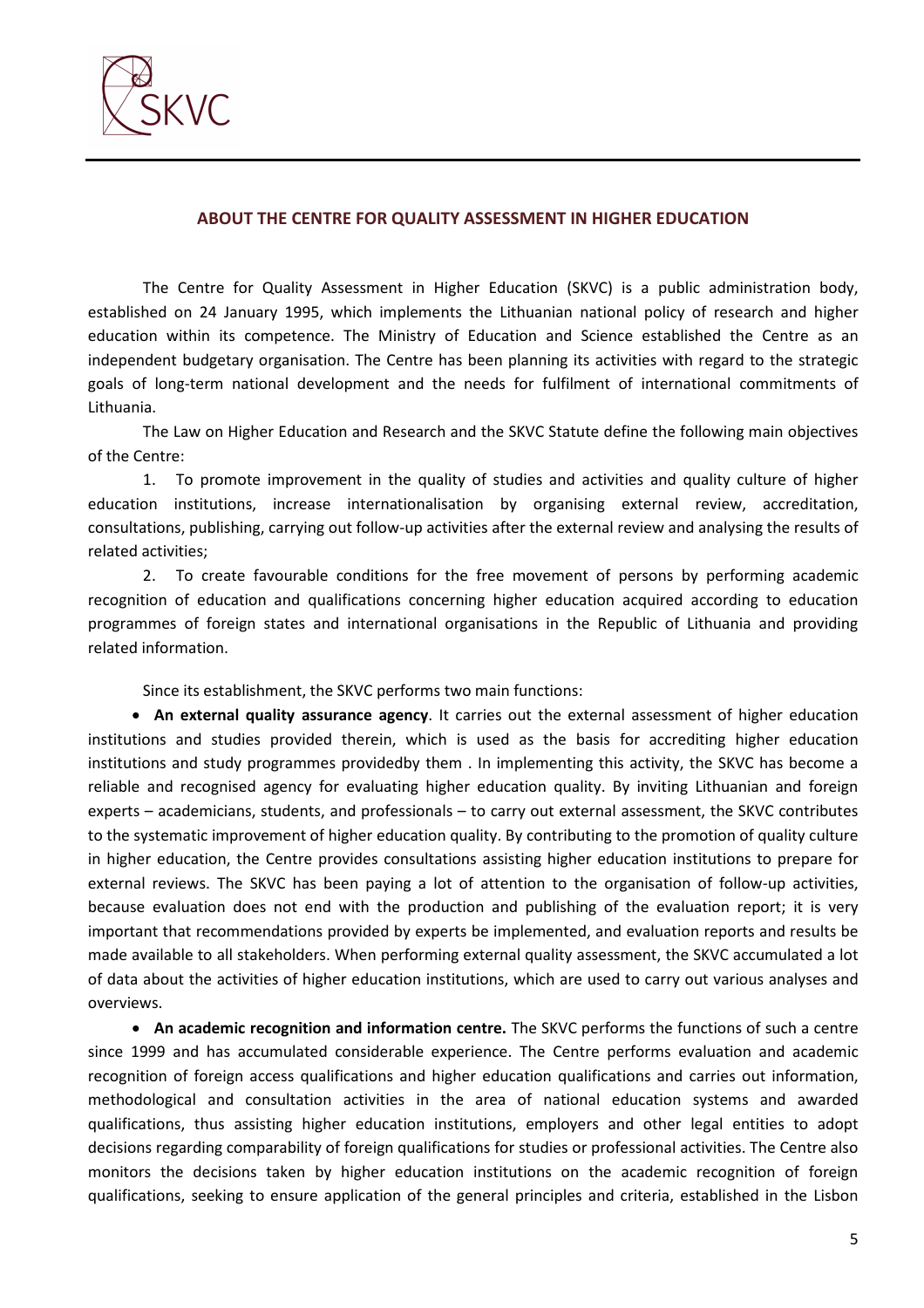

Recognition Convention, in all institutions performing academic recognition in Lithuania. The Centre also fulfils the function of developing competences of evaluators of foreign qualifications: each year it organises training to higher education institutions, employers or other stakeholder groups, if necessary, on relevant issues in the field of recognition. The Centre actively participates in international projects aimed at designing methodological and information tools for the solution of issues related to qualification recognition . The Centre transfers gained knowledge by consulting and providing information to Lithuanian higher education institutions, employers, other legal entities, as well as natural persons.

In 2009, the SKVC started systematic activities – coordination of preparation of study field descriptors. They are important for the entire higher education system, since they are the underlying documents referred to by higher education institutions when preparing new or improving existing study programmes of a certain study field. These descriptors provide the key guidelines how to formulate the learning outcomes of a new study programme or improve the learning outcomes of the existing study programme, describe study fields and define the requirements for the implementation of study programmes. The descriptors are also referred to by Lithuanian and foreign experts who evaluate study programmes. Study field descriptors supplement the hierarchical structure of the learning outcomes typical of higher education in Lithuania, i.e. the Description of the Lithuanian Qualifications Framework approved by the Government of the Republic of Lithuania and the Descriptor of Study Cycles approved by the Minister of Education and Science. The plans include further preparation of descriptors of the remaining study fields (not yet covered) and organisation of updates and discussions on already approved study field descriptors.

For the implementation of key objectives, an appropriate SKVC structure has been established and approved at the meeting of the SKVC Council. In 2016, the SKVC had 27 job positions for civil servants, one job position for a person on a labor contract and 13 project-based job positions. Such an optimum number of employees enables adequate allocation of functions, responsibilities and scope of work among structural units, ensuring proper representation of each area and implementation of the Centre's mission. The SKVC structure is presented in Annex 2.

Seeking to achieve its aim, the SKVC has been actively and systematically cooperating with higher education institutions, students, employers and other concerned institutions. The Centre provides organisations with individual consultations and shares available information as well as the best practice in training, seminars and conferences, covering both quality assurance and recognition of foreign qualifications. The aim is to inform the biggest possible concerned audience about activity results and accumulated knowledge; therefore, various information dissemination channels and measures are used to maintain constant contact with student organisations, secondary education schools, communities abroad, related public authorities and business structures. Although stakeholders provide a positive feedback about SKVC activities, in order to improve public awareness of activity results more efforts will be exerted to make SKVC activities public. Thus, the Centre has drawn up the communication plan aimed at a more systematic development of these activities.

In the area of quality assurance, the Centre has been actively cooperating with national and foreign partners. The SKVC has concluded cooperation agreements with the Research and Higher Education Monitoring and Analysis Centre (MOSTA), the Rectors' Conference of Lithuanian University Colleges (LKDK), the Lithuanian Students' Union (LSS), Vilnius University Students' Representation (VUSA), the Education Exchanges Support Foundation (ŠMPF), the Qualifications and Vocational Education and Training Development Centre (KPMPC) as well as the Centre of Information Technologies in Education (ITC). The SKVC also participates in the networks in Europe (ENQA, CEENQA, NARIC) and the world (ENIC, INQAAHE), fosters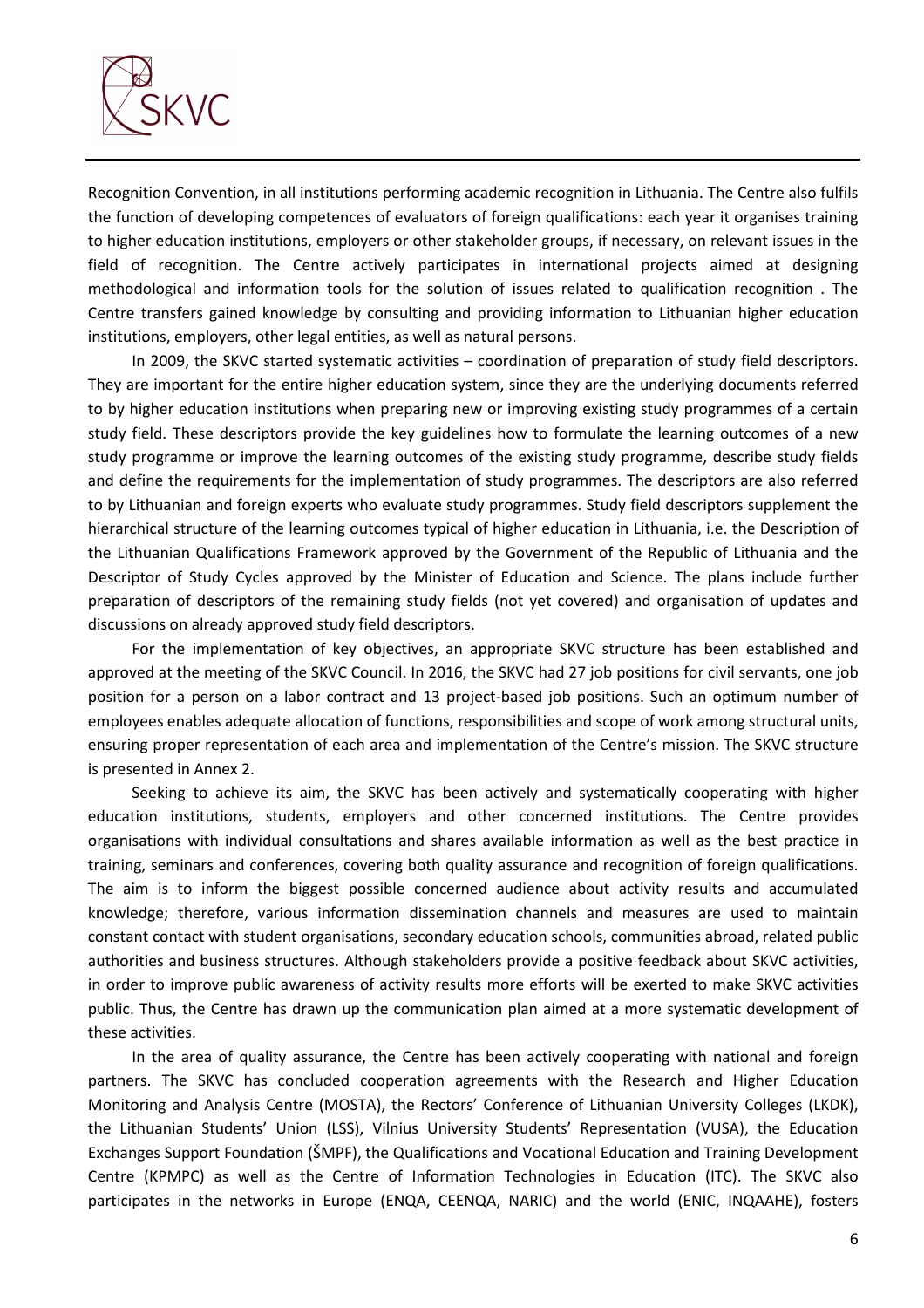

bilateral relations with various sister organisations, and plans to develop and expand these relations in the future.

The SKVC is constantly changing to keep pace with the the development of higher education. However, the increasing volume of assessment of study programmes and the growing scope of individual mobility may present a challenge due to the limited nature of financial and human resources and infrastructure development to us.

International cooperation plays a particular role in SKVC activities – the Centre is a member in international networks and is involved in joint projects as well as partnerships with similar organisations of other countries. Due to its active operation beyond the territory of Lithuania, the SKVC has become known and is valued on the international arena, while its employees contribute to capacity building and professional development of Lithuanian higher education institutions and other organisations.

In 2015, the SKVC expanded its quality assurance activities abroad. It organised institutional review and the reviews of study programmes of management at a higher education institution in Slovenia. The external review resulted in recommendations for the improvement of performance and study programmes of the higher education institution. SKVC methodologies were tested for the first time in the process of transnational review.

The planned improvement of SKVC activities through digital technologies will lead to the better performance of activities and services, greater satisfaction of target group needs. A variety of analyses will be prepared in order to increase efficiency of external assessment.

The SKVC ai to achieve that external assessment makes a positive impact on Lithuanian higher education and that services related to the recognition of foreign qualifications reduce obstacles to academic mobility and internationalisation.

#### **VISION**

**The Centre for Quality Assessment in Higher Education is an influential generator, implementer and disseminator of the ideas of the improvement of quality and enhancement of internationalisation in higher education in both Lithuania and the rest of Europe.** 

The SKVC aspires to become an expert organisation operating at the international level and recognised by partners. The important direction of the Centre's development is generation of new ideas with respect to assurance of quality in higher education and recognition of qualifications. SKVC activities are inseparable from the adoption and dissemination of the best international practice as well as active contribution to its formation. All this not only determines professionalism of the organisation, but also provides prerequisites for educating the public on the issues of quality of studies and assessment and recognition of qualifications. Thus, in its vision the SKVC sees itself not only as an active player on the national and regional arena, but also declares its aspiration to contribute to quality assurance in higher education across Europe.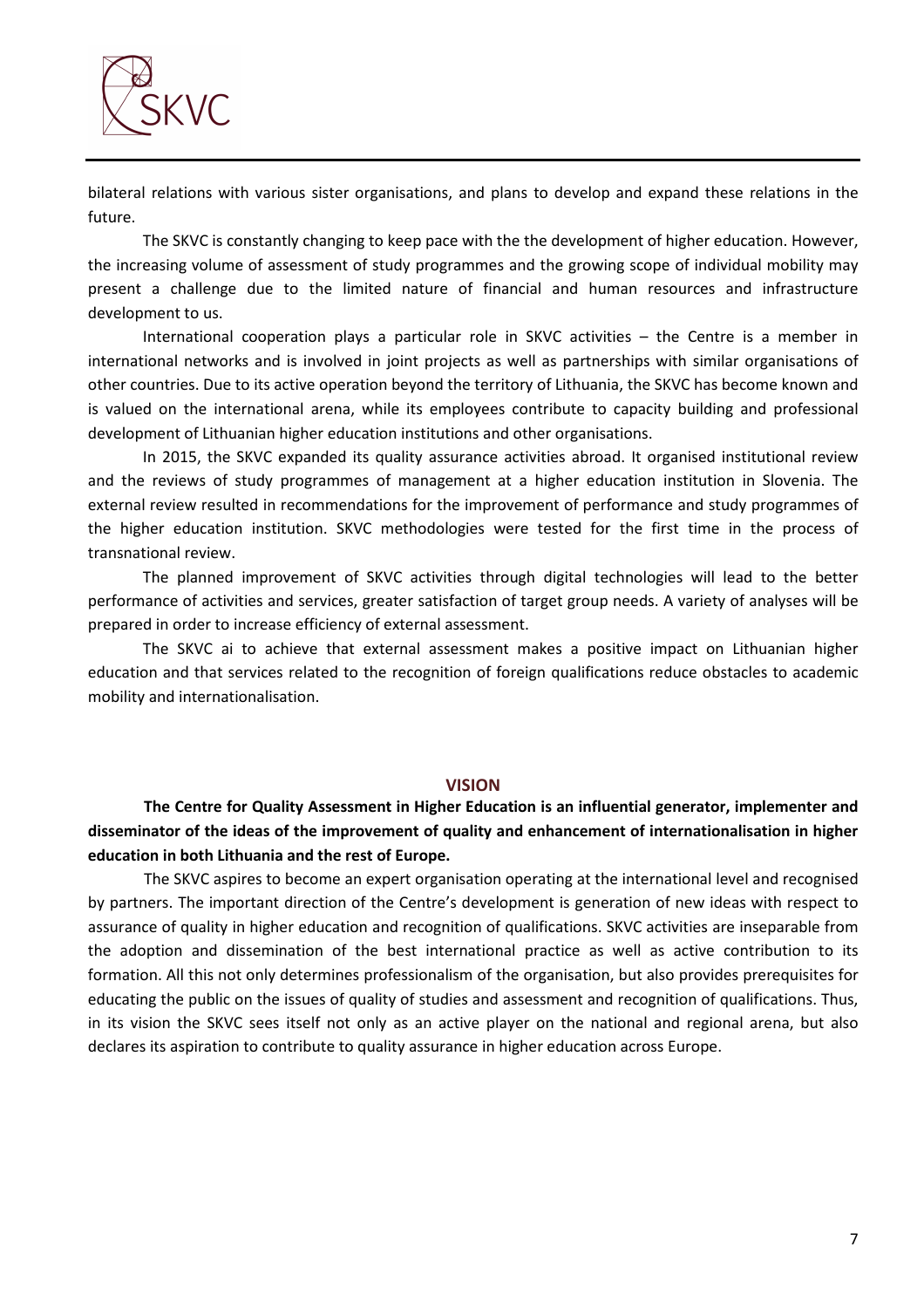

#### **VALUES**

• *Professionalism and quality.* Competent and efficient implementation of functions; quality of activities is achieved through analysis of work done, continuous learning and experience sharing;

• *Independence and impartiality.* We are an independent organisation; our operation is based on the principles of transparency, publicity and impartiality, following the pre-defined and announced criteria and procedures; our decisions are based on facts and their evaluation;

• *Respect and trust.* We respect the official state language; we respect the choice of persons and institutions, gather their feedback and seek to assist them in their own improvement;

• *Cooperation.* We base our operation on partnership within the organisation as well as with stakeholders both in Lithuania and abroad.

#### **MISSION**

**To create favourable conditions for the improvement of higher education quality in Lithuania and the free movement of persons in the world with the aim of enhancing competitiveness of Lithuanian higher education and clarity of qualifications.** 

It should be noted that the SKVC is actively involved in the development and improvement of the national legislation for higher education and implements the national external quality assurance policy in higher education. The SKVC forms the attitude towards higher education as public good bringing benefits to society and individuals and as a value encouraging conscious and responsible choice, providing objective information about education systems and their quality. Higher education quality is understood as the agreement between the academic community, employers' representatives and students regarding the aims, content, resources and measures, results; quality is also understood as constant (self-)improvement. The basis for quality is the interaction between teachers, students and the learning environment of the institution. Responsibility for the quality of higher education and the development of quality culture within the institution primarily lies with the higher education institution. The role of the SKVC is to promote these processes by defining quality assurance aims, evaluation criteria and indicators as well as analysing the impact of quality assurance.

The SKVC appreciates the benefits and challenges brought by academic and professional mobility to an individual and community. By performing the functions of an academic recognition and information centre (ENIC/NARIC) the SKVC acts as an intermediary and facilitator between individuals and institutions both in Lithuania and abroad. The Centre also performs an important role in increasing clarity and acceptance of foreign and Lithuanian qualifications, developing competences of qualifications assessment, implementing the best practice of recognition of foreign qualifications and ensuring consistency of these activities in Lithuania.

In its daily work the SKVC draws on the experience of the best international practice and promotes ongoing institutional and individual professional improvement. Engagement in higher education quality improvement process is sought to be based on professionalism, impartiality, cooperation and international practice.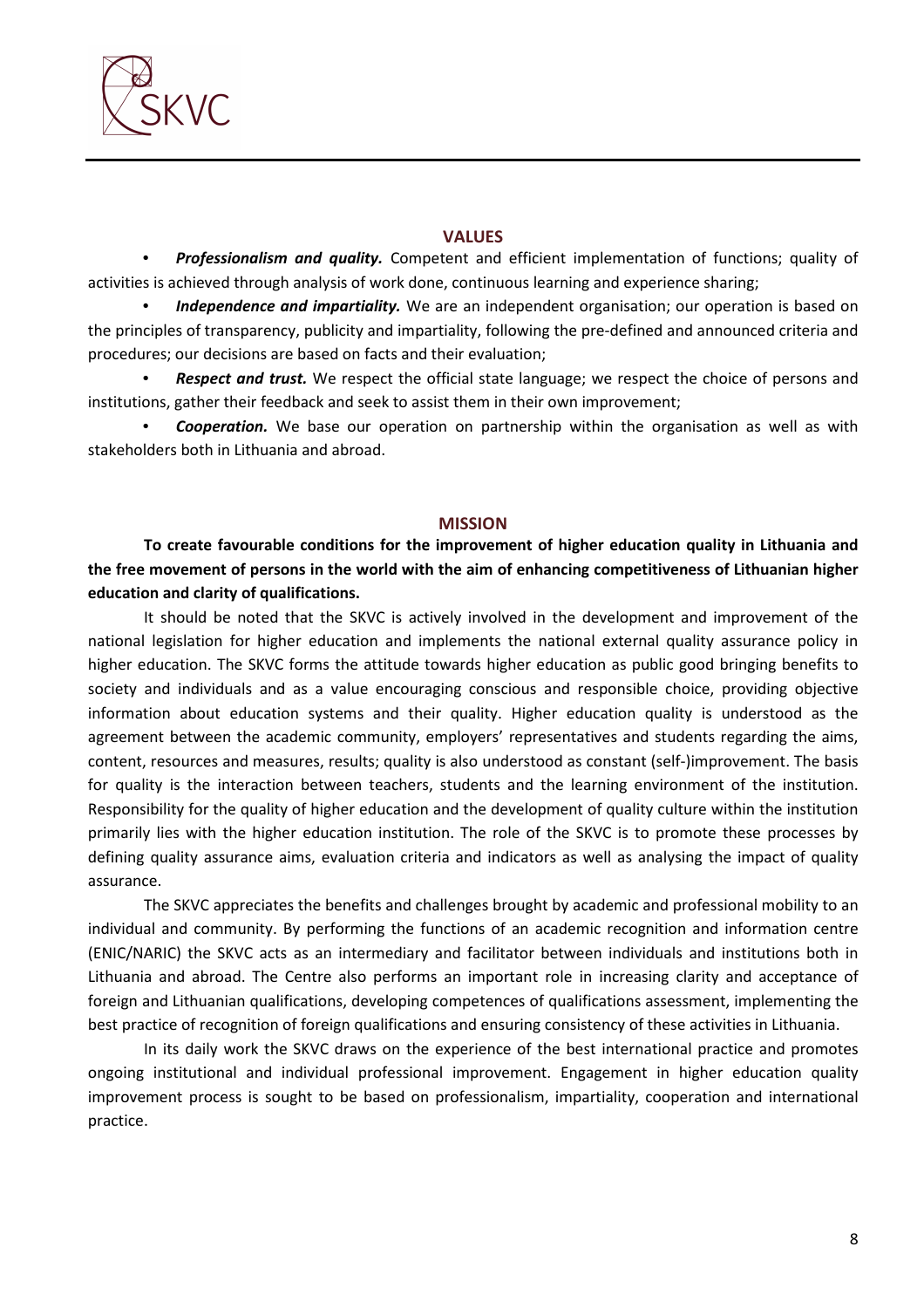

## **AIMS AND OBJECTIVES OF THE ACTIVITIES**

The **SKVC undertakes** to promote the quality of Lithuanian higher education as well as quality culture, create favourable conditions for studies and professional activities, the free movement of persons, seek compatibility of the Lithuanian higher education system with the provisions of the European Higher Education Area, develop compatibility of the system of recognition of qualifications with provisions regarding recognition in Europe, raise awareness of stakeholders about the quality and internationalisation of higher education.

### **Medium-term SKVC objectives for 2017–2019:**

# **With the goal to promote improvement in the quality of activities and quality culture of Lithuanian higher education institutions and raising awareness we aim:**

- $\circ$  To complete the first cycle of re-evaluation of the activities of higher education institutions;
- $\circ$  To commence the second cycle of the assessment of the activities of higher education institutions;
- o To switch to the assessment of study fields;
- o To perform analyses of the results of study quality assessment;
- o To further develop the system of study field descriptors;
- o To organise training and consultations on the issues of higher education quality assurance.

### **With the goal to create favourable conditions for the free movement of persons we aim:**

- $\circ$  To improve consistency and quality of evaluation and recognition of foreign qualifications;
- $\circ$  To ensure relevance of the academic recognition system with the needs of specific groups as well as new trends in the education and recognition;
- o To increase harmonisation of the academic recognition system in Lithuania;
- o To increase transparency of Lithuanian qualifications**.**

Seeking successful implementation of the objectives, the following measures for strengthening of organisation have been envisaged:

- o To improve human resources management;
- o To upgrade infrastructure;
- o To digitise activities and services;
- o To improve internal administration.

Activities per objective and their expected outcomes as well as performance measurement indicators are presented in the annex.

The medium-term objectives establish the main criteria for developing annual work plans. This plan comprises the whole of instruments for implementation of the strategy; it is drawn up for one year and is approved every year; also achievement of annual plans are reviewed yearly, progress on the strategic plan is measured yearly as well.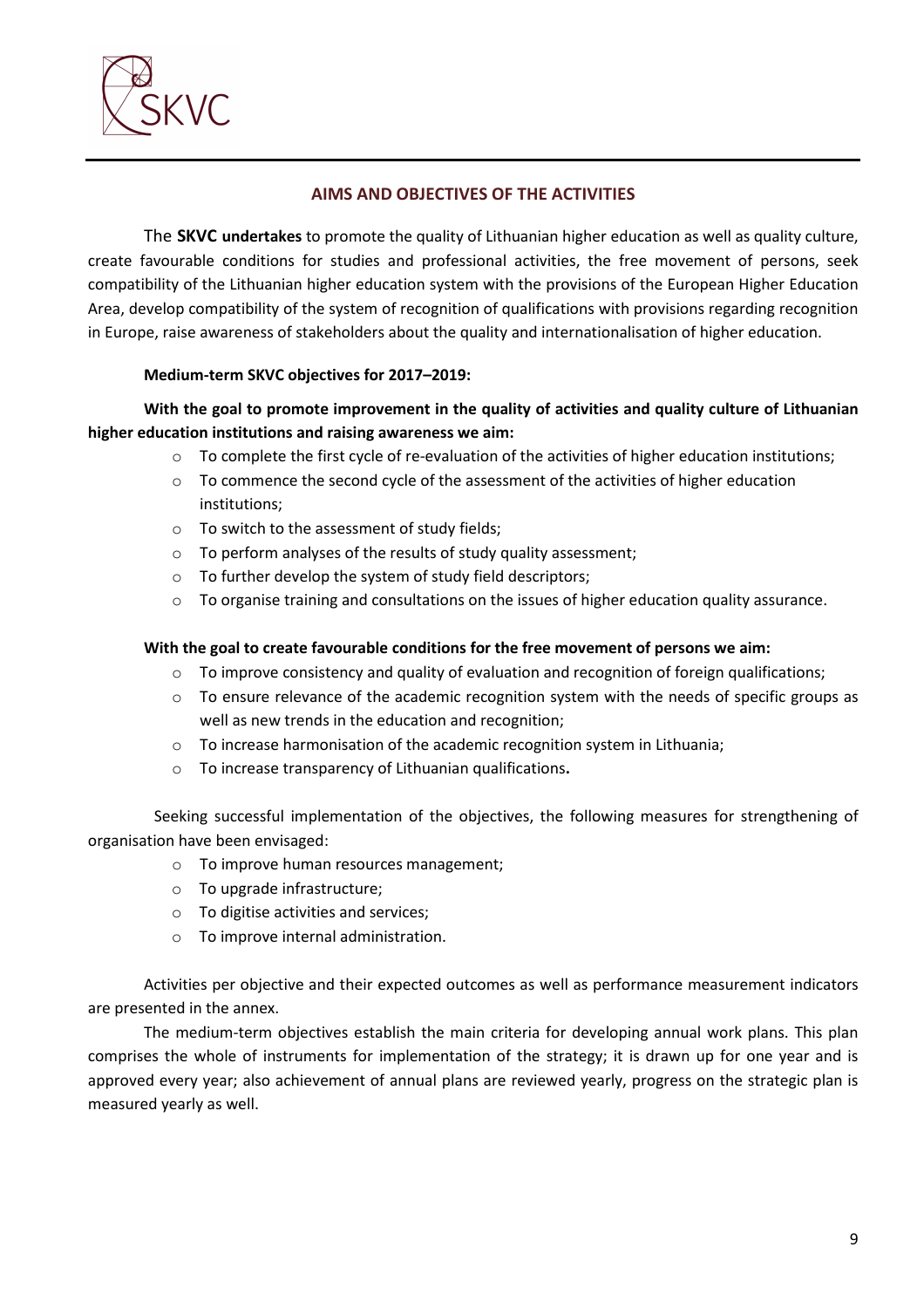

## **SWOT ANALYSIS**

| <b>Strengths</b>                                                                                                                                                                                                                                                                                                                                                                                                                                                                                                                                                                                                                    | <b>Weaknesses</b>                                                                                                                                                                                                                                                                                                                                                                                                                                                                                        |  |  |
|-------------------------------------------------------------------------------------------------------------------------------------------------------------------------------------------------------------------------------------------------------------------------------------------------------------------------------------------------------------------------------------------------------------------------------------------------------------------------------------------------------------------------------------------------------------------------------------------------------------------------------------|----------------------------------------------------------------------------------------------------------------------------------------------------------------------------------------------------------------------------------------------------------------------------------------------------------------------------------------------------------------------------------------------------------------------------------------------------------------------------------------------------------|--|--|
| Consistency and continuity of the Centre's<br>$\bullet$<br>activities<br>Institutional culture based on development<br>$\bullet$<br>and self-reflexion<br>Professional staff<br>Provision of services is based on<br>methodologies, that are developed and<br>meet international standards<br>Cooperation with stakeholders and the<br>$\bullet$<br>founder, and their involvement in different<br>kinds of decision-making<br>Active international outreach and<br>recognition                                                                                                                                                     | Insufficient IT tools, no electronic public<br>services provided<br>An imbalance between the demand for<br>$\bullet$<br>provided services and the resources for<br>their provision<br>Lack of clarity of internal processes,<br>$\bullet$<br>standardisation and communication<br>Limited possibilities for motivation of<br>$\bullet$<br>staff<br>Insufficiently active external<br>communication                                                                                                       |  |  |
| <b>Opportunities</b>                                                                                                                                                                                                                                                                                                                                                                                                                                                                                                                                                                                                                | <b>Threats</b>                                                                                                                                                                                                                                                                                                                                                                                                                                                                                           |  |  |
| Expansion of activities, development of<br>competences and dissemination of<br>experience through national and<br>international relations<br>Development of digital services<br>$\bullet$<br>More of analytical activities with regard to<br>recognition and regulation of studies, their<br>provision and assessment, as well as<br>submission of related proposals<br>Services to new target groups (providers of<br>$\bullet$<br>foreign qualifications, refugees, etc.)<br>Development of competences of HEIs in<br>$\bullet$<br>the areas of recognition,<br>internationalisation and quality assurance<br>of higher education | Changes in the legal environment<br>(restructuring, assignment of new<br>functions, cuts in budget and staff<br>positions)<br>Lack of resources allocated for the<br>$\bullet$<br>fulfilment of functions (insufficient<br>funding of functions commissioned by<br>the state, allocated human and<br>infrastructure resources)<br>Great dependency on fixed-term<br>$\bullet$<br>financing from the EU Structural Funds<br>External fluctuations in the demand for<br>$\bullet$<br>the scope of services |  |  |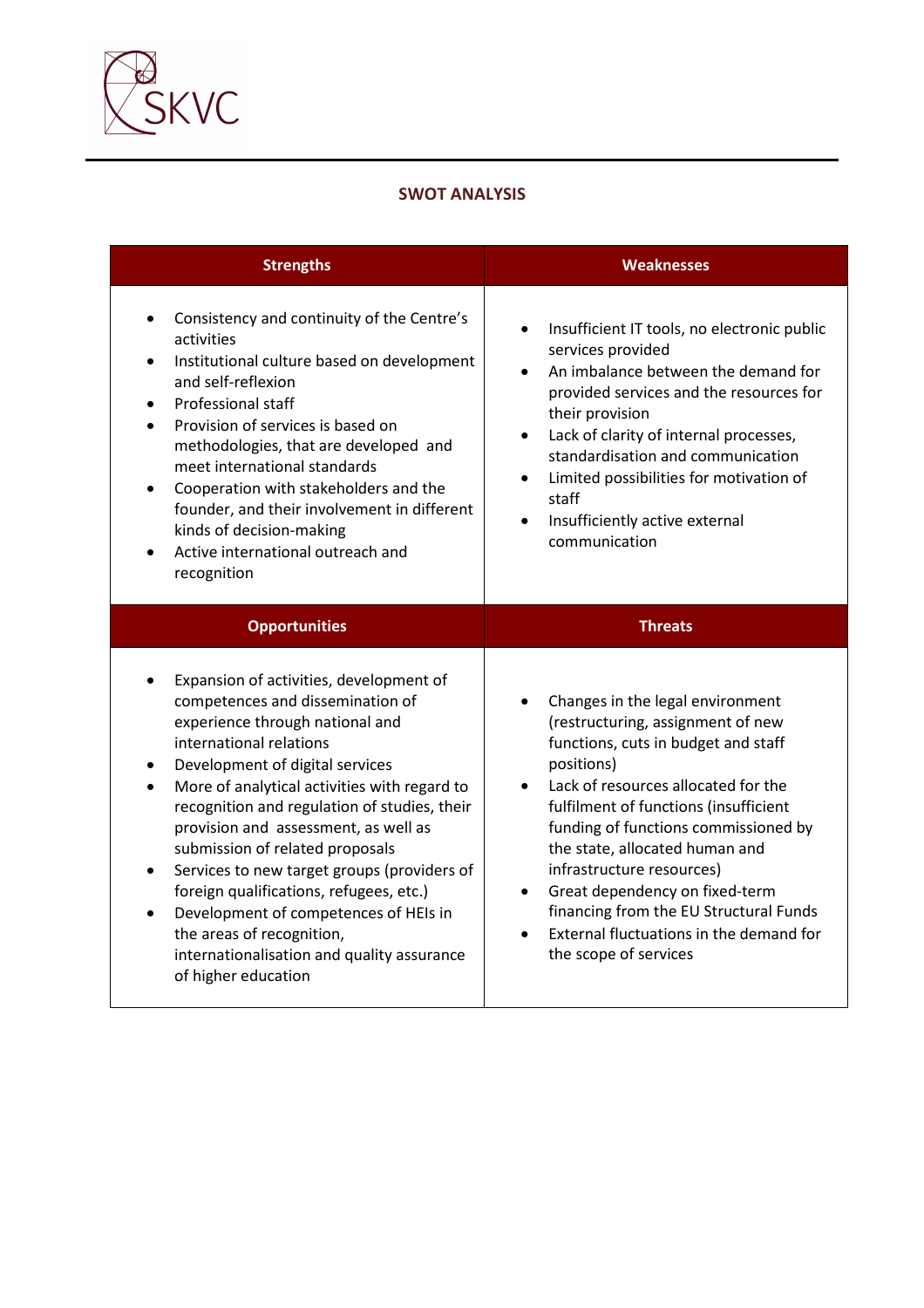

**Annex 1** 

### **THE OBJECTIVES AND EXPECTED OUTCOMES OF SKVC ACTIVITIES IN 2017–2019**

| Long-term<br>objectives                                                                              | Medium-term<br>objectives                                                                                         | <b>Activities</b>                                          | <b>Expected outcome</b>                                                                                    | 2017                                                                             | 2018                                              | 2019                                                  |
|------------------------------------------------------------------------------------------------------|-------------------------------------------------------------------------------------------------------------------|------------------------------------------------------------|------------------------------------------------------------------------------------------------------------|----------------------------------------------------------------------------------|---------------------------------------------------|-------------------------------------------------------|
| To promote<br>improvement<br>in the quality of<br>activities and<br>quality culture<br>of Lithuanian | To accomplish the<br>first cycle of re-<br>assessment of the<br>activities of higher<br>education<br>institutions | Organisation of the first<br>cycle of re-assessment        | All higher education<br>institutions (those<br>accredited for the<br>period of three years)<br>re-assessed | Two higher<br>education<br>institutions                                          |                                                   |                                                       |
| higher<br>education<br>institutions and                                                              | To commence the<br>second cycle of the<br>external review of                                                      | Drafting of a new review<br>methodology                    | The second cycle of<br>the review of higher<br>education institutions                                      | One review<br>methodology<br>produced                                            |                                                   |                                                       |
| raise<br>awareness                                                                                   | higher education<br>institutions                                                                                  | Discussion of the<br>methodology with<br>stakeholders      | started                                                                                                    | Two consultations<br>organised;<br>the draft document<br>sent to<br>stakeholders |                                                   |                                                       |
|                                                                                                      |                                                                                                                   | Drafting of legal acts                                     |                                                                                                            | Approved legal acts                                                              |                                                   |                                                       |
|                                                                                                      |                                                                                                                   | Organisation of the<br>second cycle of reviews             |                                                                                                            |                                                                                  | Five higher<br>education<br>institutions reviewed | Seven higher<br>education<br>institutions<br>reviewed |
|                                                                                                      | To switch to the<br>evaluation of study<br>fields                                                                 | Discussion of the<br>evaluation model with<br>stakeholders | Started application of<br>the new evaluation<br>model for ex-post<br>evaluation of study<br>programmes     | Two consultations<br>organised; the<br>draft document<br>sent to<br>stakeholders |                                                   |                                                       |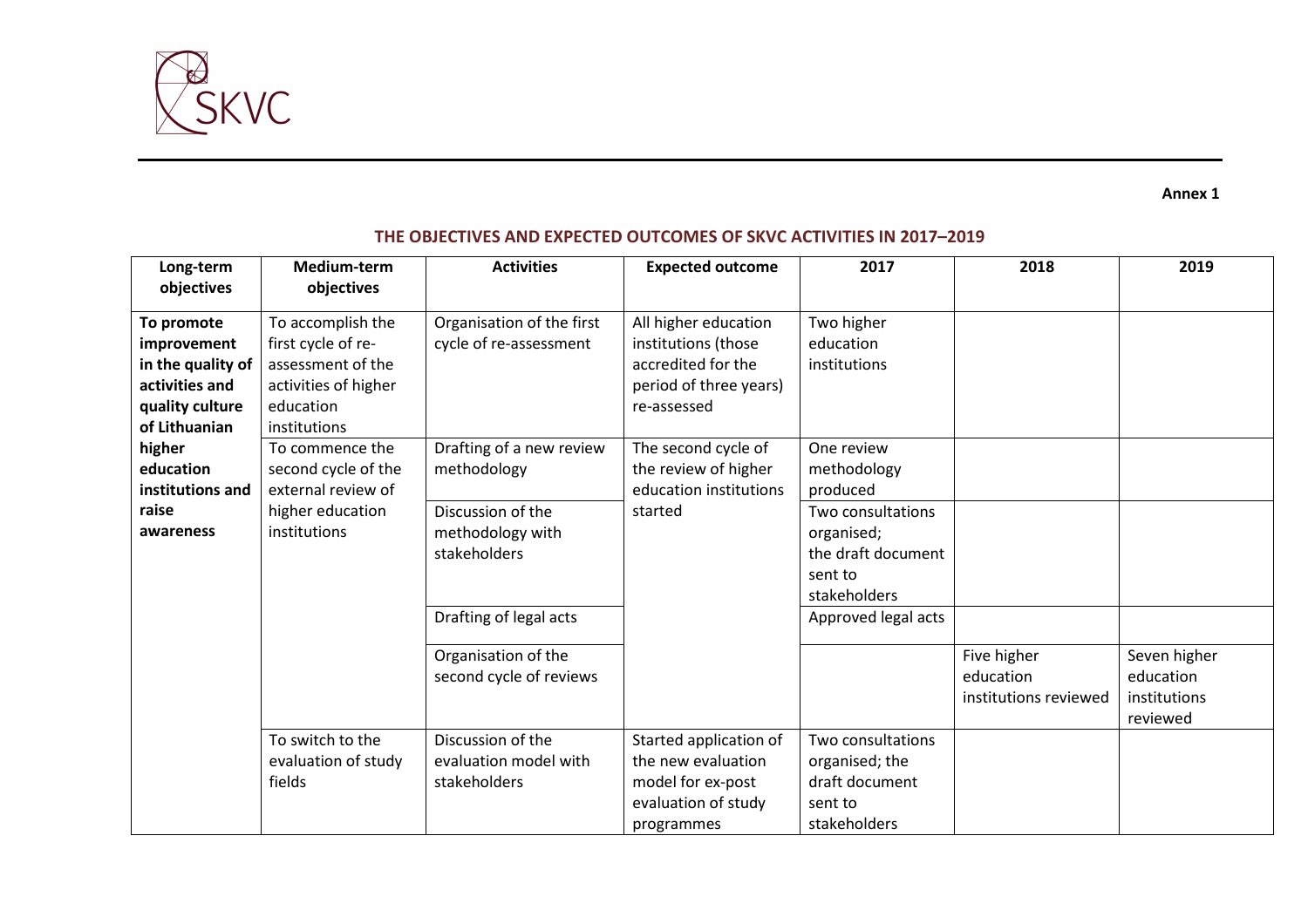

|                                                                         | Amending of legal acts                                                      | according to the larger<br>groups of fields                 | Approved legal acts                                                                                                                                                                                   |                                                                                                                                                              |                                                                                                                                                                 |
|-------------------------------------------------------------------------|-----------------------------------------------------------------------------|-------------------------------------------------------------|-------------------------------------------------------------------------------------------------------------------------------------------------------------------------------------------------------|--------------------------------------------------------------------------------------------------------------------------------------------------------------|-----------------------------------------------------------------------------------------------------------------------------------------------------------------|
|                                                                         | Organisation of                                                             |                                                             |                                                                                                                                                                                                       | 10 study fields                                                                                                                                              | 10 study fields                                                                                                                                                 |
|                                                                         | assessments according to<br>fields                                          |                                                             |                                                                                                                                                                                                       | evaluated                                                                                                                                                    | evaluated                                                                                                                                                       |
|                                                                         | Creation and application<br>of the model for the<br>evaluation of residency |                                                             | Methodology<br>developed                                                                                                                                                                              | Medical residency<br>studies evaluated                                                                                                                       | Veterinary and<br>Odontology<br>residency studies                                                                                                               |
|                                                                         | studies                                                                     |                                                             |                                                                                                                                                                                                       |                                                                                                                                                              | evaluated                                                                                                                                                       |
| To perform analyses<br>of the results of<br>study quality<br>assessment | Systematic follow-up<br>activities<br>Analysing evaluation<br>results       | Analyses on the<br>external evaluation<br>results performed | 10 higher<br>education<br>institutions that<br>implement and<br>publish the<br>outcomes of study<br>field follow-up<br>activities<br>Four analyses<br>conducted, one<br>publication<br>presenting six | 10 higher education<br>institutions that<br>implement and<br>publish the<br>outcomes of study<br>field follow-up<br>activities<br>Four analyses<br>conducted | 10 higher<br>education<br>institutions that<br>implement and<br>publish the<br>outcomes of study<br>field follow-up<br>activities<br>Four analyses<br>conducted |
|                                                                         | Dissemination of analyses<br>to different SKVC target<br>audiences          |                                                             | analyses published<br>Four analyses<br>published                                                                                                                                                      | Four analyses<br>published                                                                                                                                   | Four analyses<br>published                                                                                                                                      |
| To further develop<br>the system of study<br>field descriptors          | Organisation of<br>preparation of new study<br>field descriptors            | New study field<br>descriptors prepared                     | A project contract<br>concerning the<br>preparation of<br>new descriptors<br>signed                                                                                                                   | 15 new descriptors<br>prepared                                                                                                                               | 15 new<br>descriptors<br>prepared                                                                                                                               |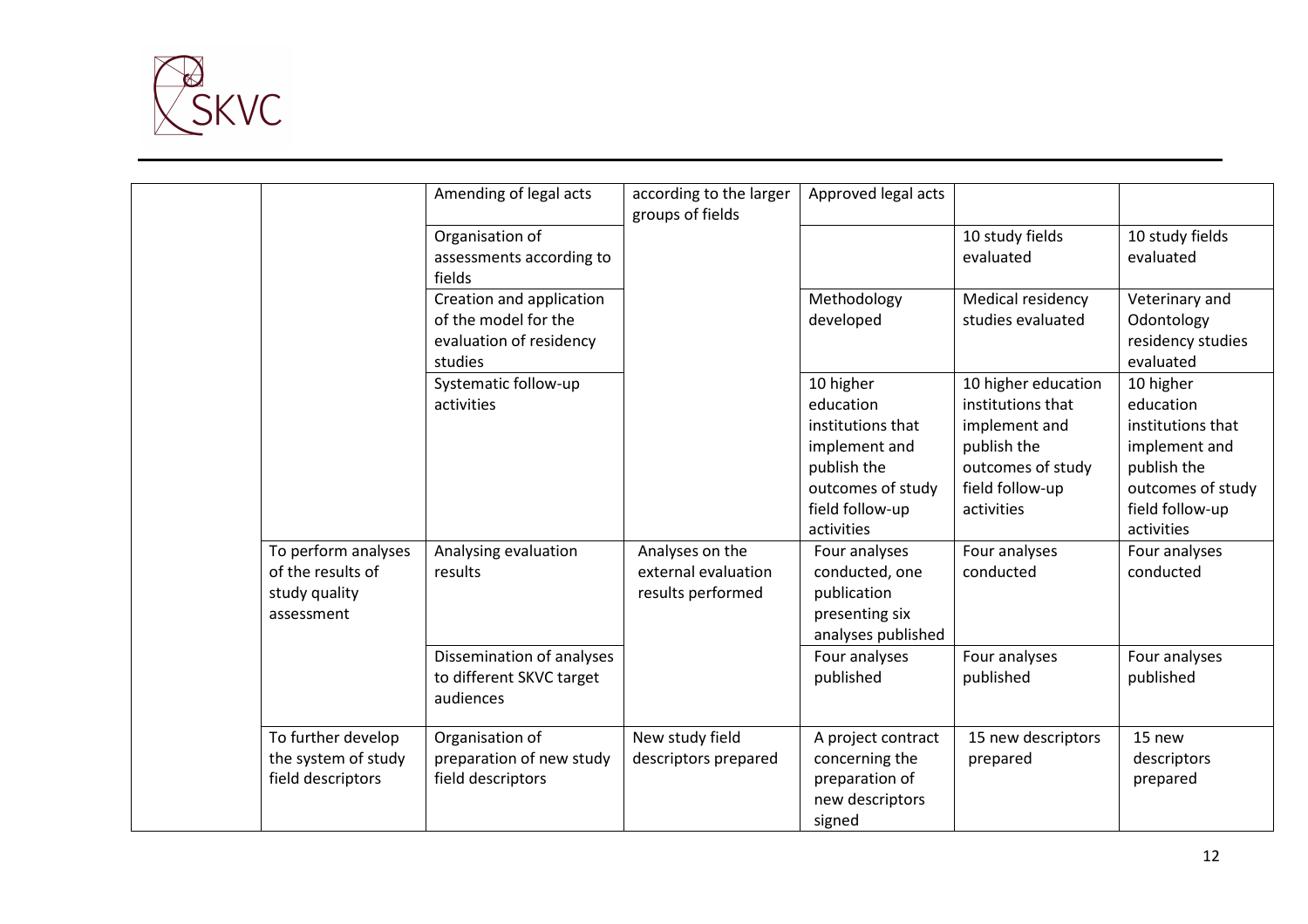

|                                                                                                        | Development of a system<br>for the improvement of<br>already approved study<br>field descriptors             | The existing study field<br>descriptors updated                                                                    | Five descriptors<br>updated                                                                            | Three descriptors<br>updated                                                                        | Three descriptors<br>updated                                                                           |
|--------------------------------------------------------------------------------------------------------|--------------------------------------------------------------------------------------------------------------|--------------------------------------------------------------------------------------------------------------------|--------------------------------------------------------------------------------------------------------|-----------------------------------------------------------------------------------------------------|--------------------------------------------------------------------------------------------------------|
| To organise training<br>and consultations on<br>the issues of higher<br>education quality<br>assurance | Organisation of training<br>for the producers of self-<br>evaluation reports                                 | Training events for the<br>producers of self-<br>evaluation reports and<br>evaluators held.<br>Thematic events for | Two training<br>events for the<br>producers of self-<br>evaluation reports<br>held                     | Two training events<br>for the producers of<br>self-evaluation<br>reports held                      | Two training events<br>for the producers<br>of self-evaluation<br>reports held                         |
|                                                                                                        | Organisation of training<br>events to reviewers<br>(academics, students,<br>labor market<br>representatives) | various target groups<br>organised.                                                                                | One training for<br>labor market<br>representatives<br>and two training<br>events for<br>students held | One training for<br>labor market<br>representatives and<br>two training events<br>for students held | One training for<br>labor market<br>representatives<br>and two training<br>events for students<br>held |
|                                                                                                        | Organisation of thematic<br>events on the issues of<br>higher education quality<br>assurance                 |                                                                                                                    | Two thematic<br>events organised                                                                       | Two thematic events<br>organised                                                                    | Two thematic<br>events organised                                                                       |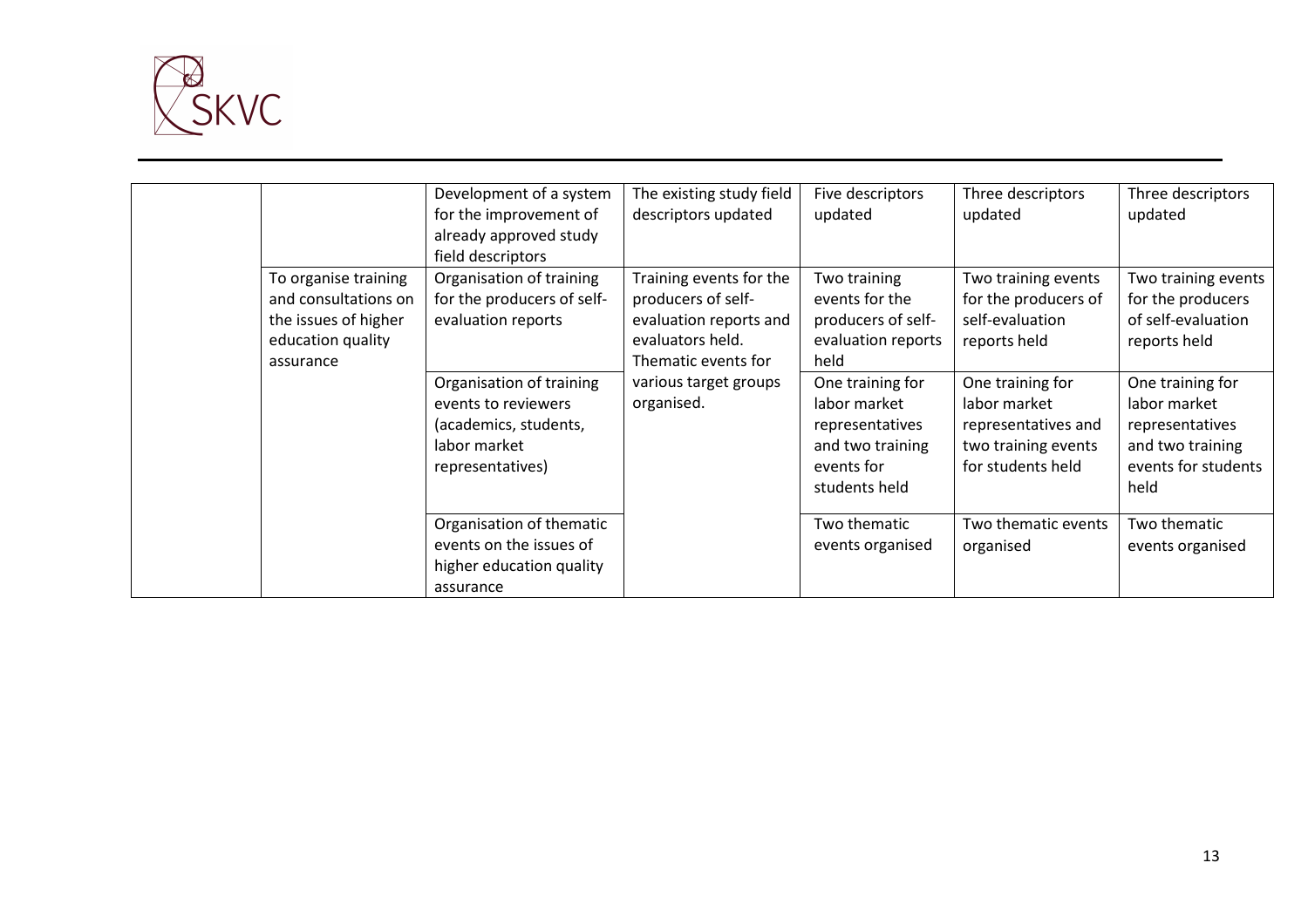

| To create      | To improve             | Promotion of consistency   | Created conditions for  | All academic         | All academic          | All academic         |
|----------------|------------------------|----------------------------|-------------------------|----------------------|-----------------------|----------------------|
| favourable     | consistency and        | and quality of recognition | higher education        | recognition          | recognition decisions | recognition          |
| conditions for | quality of evaluation  | activities in higher       | institutions to ensure  | decisions screened;  | screened;             | decisions            |
| the free       | and recognition of     | education institutions:    | quality of recognition  | consultations to     | consultations to      | screamed;            |
| movement of    | foreign qualifications | - monitoring of academic   | as well as develop      | higher education     | higher education      | consultations to     |
| persons        | related to higher      | recognition decisions of   | competences in the      | institutions that    | institutions that     | higher education     |
|                | education              | higher education           | field of qualifications | carry out academic   | carry out academic    | institutions that    |
|                |                        | institutions               | and recognition         | recognition          | recognition provided  | carry out academic   |
|                |                        | - preparation of           |                         | provided to the      | to the extent of      | recognition          |
|                |                        | methodological/informati   |                         | extent of 100%;      | 100%; one training    | provided to the      |
|                |                        | on tools designed for      |                         | one training         | organised; five       | extent of 100%;      |
|                |                        | higher education           |                         | organised; five      | general               | one training         |
|                |                        | institutions               |                         | general              | recommendations       | organised; five      |
|                |                        | - training and             |                         | recommendations      | on academic           | general              |
|                |                        | consultations of higher    |                         | on academic          | recognition           | recommendations      |
|                |                        | education institution      |                         | recognition          | developed;            | on academic          |
|                |                        | representatives, provision |                         | developed;           | one report regarding  | recognition          |
|                |                        | of recommendations         |                         | one report           | academic              | developed;           |
|                |                        |                            |                         | regarding academic   | recognition decisions | one report           |
|                |                        |                            |                         | recognition          | of higher education   | regarding academic   |
|                |                        |                            |                         | decisions of higher  | institutions prepared | recognition          |
|                |                        |                            |                         | education            | to the Ministry of    | decisions of higher  |
|                |                        |                            |                         | institutions         | <b>Education and</b>  | education            |
|                |                        |                            |                         | prepared to the      | Science               | institutions         |
|                |                        |                            |                         | Ministry of          |                       | prepared to the      |
|                |                        |                            |                         | <b>Education and</b> |                       | Ministry of          |
|                |                        |                            |                         | Science              |                       | <b>Education and</b> |
|                |                        |                            |                         |                      |                       | Science              |
|                |                        | Improvement of quality     | Clearer assessment      | One process          | Two employees who     | One process          |
|                |                        | assurance of academic      | procedure;              | reviewed and         | accomplished          | reviewed and         |
|                |                        | evaluation and             | the generic and         | optimised; two       | training              | optimised; two       |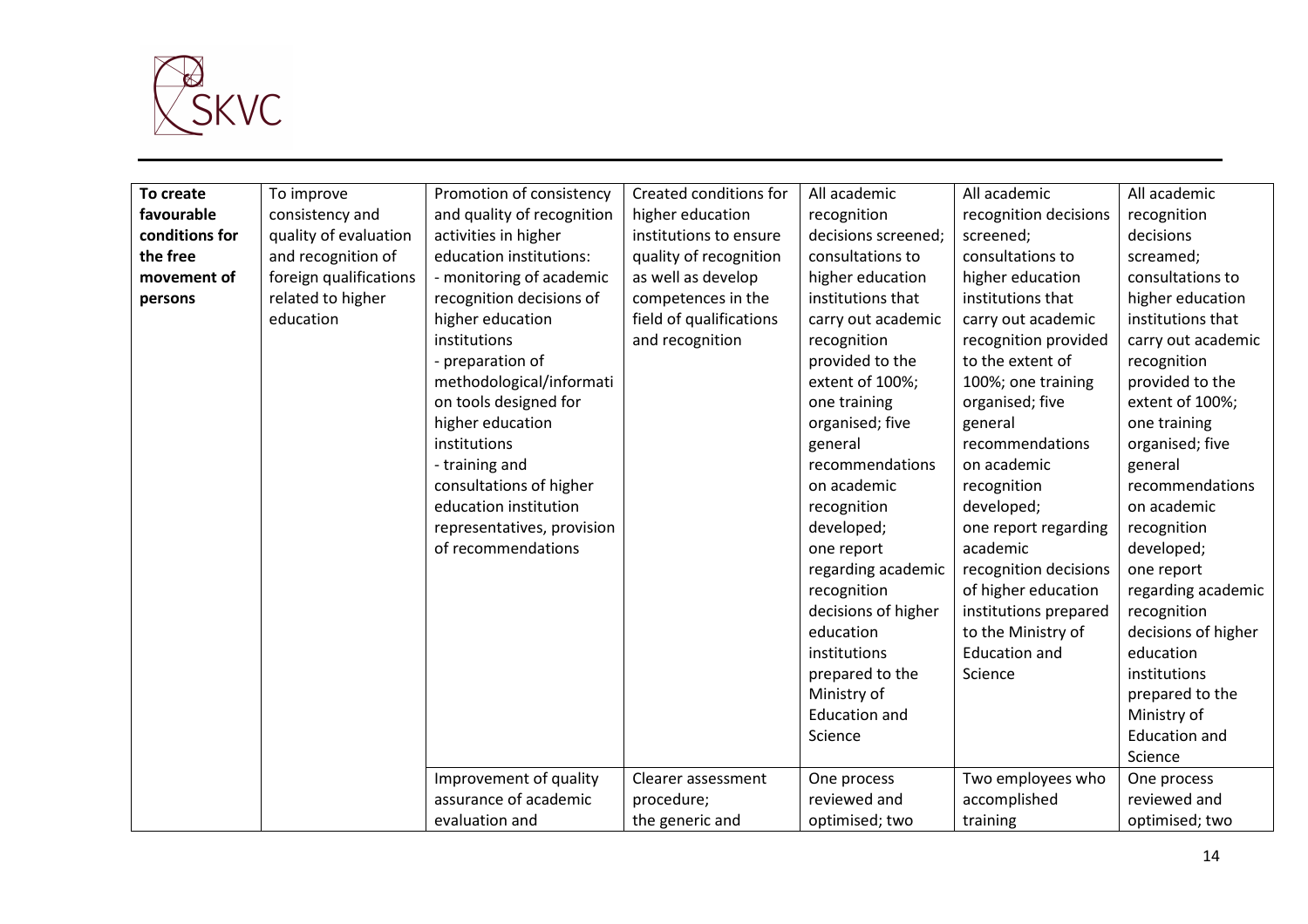

|                                                                                                                                      | recognition at the SKVC:<br>- process review and<br>optimisation<br>- further development of<br>competences of<br>credential evaluators            | specific professional<br>competences of<br>credential evaluators<br>developed                                                       | employees who<br>accomplished<br>training                                                                            |                                                                                                                    | employees who<br>accomplished<br>training                           |
|--------------------------------------------------------------------------------------------------------------------------------------|----------------------------------------------------------------------------------------------------------------------------------------------------|-------------------------------------------------------------------------------------------------------------------------------------|----------------------------------------------------------------------------------------------------------------------|--------------------------------------------------------------------------------------------------------------------|---------------------------------------------------------------------|
|                                                                                                                                      | Digitalisation of the<br>academic recognition<br>service                                                                                           | Provision of an<br>electronic service of<br>evaluation and<br>academic recognition                                                  | Preparation for the<br>development of<br>the electronic<br>services provision<br>environment (EPE)                   | The electronic<br>services provision<br>environment (EPE)<br>developed                                             |                                                                     |
| To ensure<br>compliance of the<br>academic<br>recognition system<br>with the needs of<br>specific groups as<br>well as new trends in | Development of the<br>qualification recognition<br>system for persons<br>without documentation                                                     | <b>Better conditions</b><br>created for the<br>evaluation and<br>recognition of non-<br>documented<br>qualifications of<br>refugees | Tested system of<br>academic<br>recognition of<br>foreign<br>qualifications for<br>persons without<br>documentation" | Improved system of<br>academic<br>recognition of<br>foreign qualifications<br>for persons without<br>documentation |                                                                     |
| the education and<br>recognition system                                                                                              | Further preparation for<br>the implementation of<br>automatic academic<br>recognition among the<br><b>Baltic countries</b>                         | Adaptation of the<br>recognition system for<br>automatic recognition                                                                | Started to prepare<br>relevant<br>documents for the<br>implementation of<br>automatic<br>recognition system          | Documents for the<br>automatic<br>recognition system<br>prepared                                                   | Implementation of<br>the automatic<br>recognition system<br>started |
|                                                                                                                                      | Preparation of<br>recommendations<br>regarding the<br>assessment/recognition<br>of informal learning (e.g.<br>MOOCs) within the<br>framework of an | Improved recognition<br>of prior learning in<br>Lithuania                                                                           |                                                                                                                      | Recommendations<br>prepared                                                                                        |                                                                     |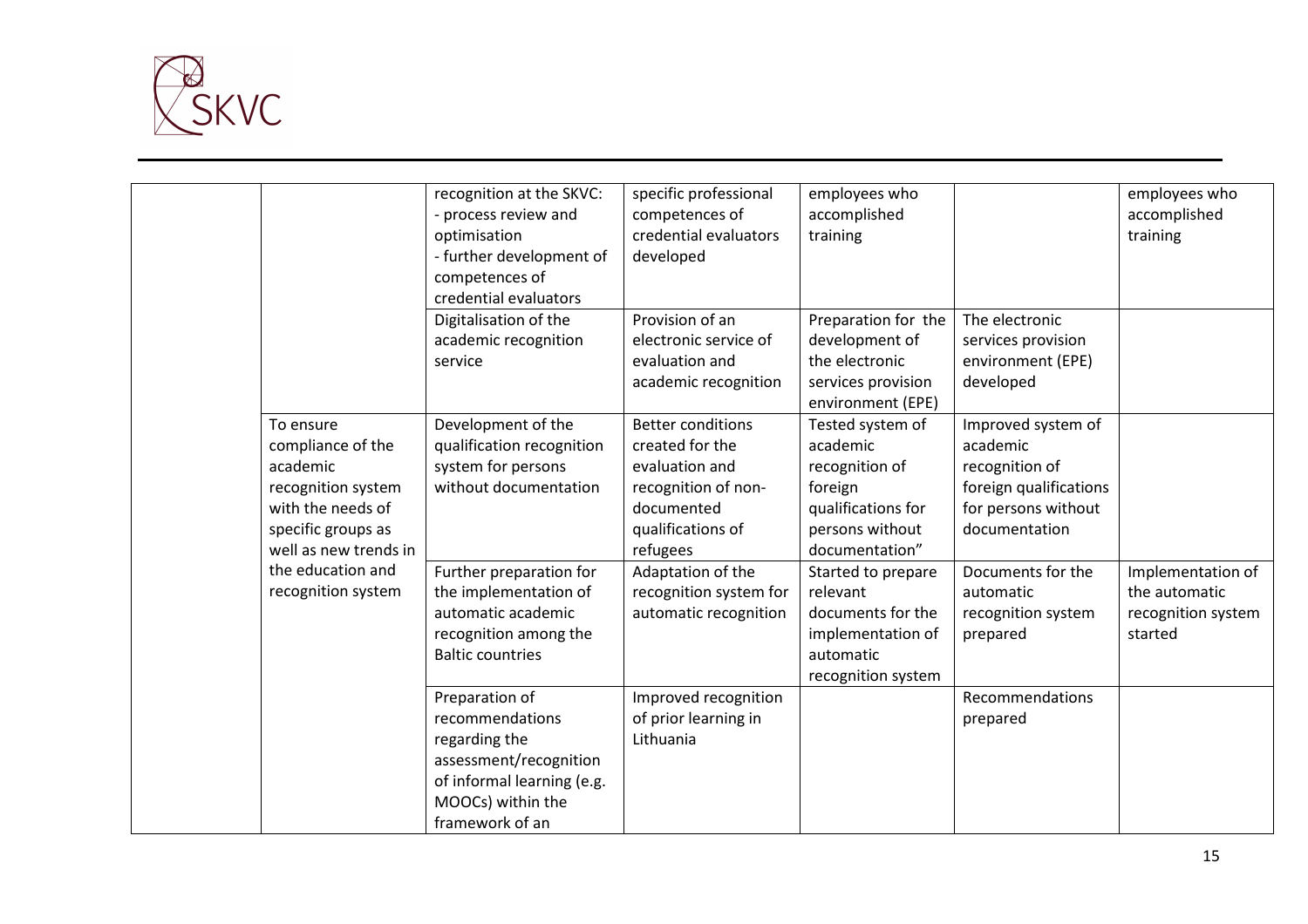

|                                                                                       | international project                                                                                                                                                                            |                                                                                                                                                    |                                                                  |                                                                                                                                                                                |                                                                                                                                                                                   |
|---------------------------------------------------------------------------------------|--------------------------------------------------------------------------------------------------------------------------------------------------------------------------------------------------|----------------------------------------------------------------------------------------------------------------------------------------------------|------------------------------------------------------------------|--------------------------------------------------------------------------------------------------------------------------------------------------------------------------------|-----------------------------------------------------------------------------------------------------------------------------------------------------------------------------------|
| To increase<br>harmonisation of the<br>academic<br>recognition system<br>in Lithuania | Participation of the<br>Centre in the creation<br>and, as far as possible,<br>implementation of a<br>unified system of<br>recognition of foreign<br>qualifications in Lithuania                  | Better satisfaction of<br>the needs of<br>qualification holders<br>and bodies who admit<br>them (higher<br>education institutions<br>or employers) |                                                                  | Two measures<br>designed for the<br>creation of the<br>system developed                                                                                                        |                                                                                                                                                                                   |
| To increase<br>transparency of<br>Lithuanian<br>qualifications                        | Collection,<br>systematisation and<br>analysis of information on<br>the Lithuanian education<br>system, as well as<br>preparation of the<br>description of the<br>Lithuanian education<br>system | <b>Better information</b><br>provision on<br>Lithuanian<br>qualifications to local<br>and foreign<br>institutions                                  | Description of the<br>Lithuanian<br>education system<br>prepared | Description of the<br>Lithuanian education<br>system amended<br>Based on the<br>description, the<br>information on the<br>Lithuanian education<br>system updated in<br>English | Description of the<br>Lithuanian<br>education system<br>amended<br>Based on the<br>description, the<br>information on the<br>Lithuanian<br>education system<br>updated in English |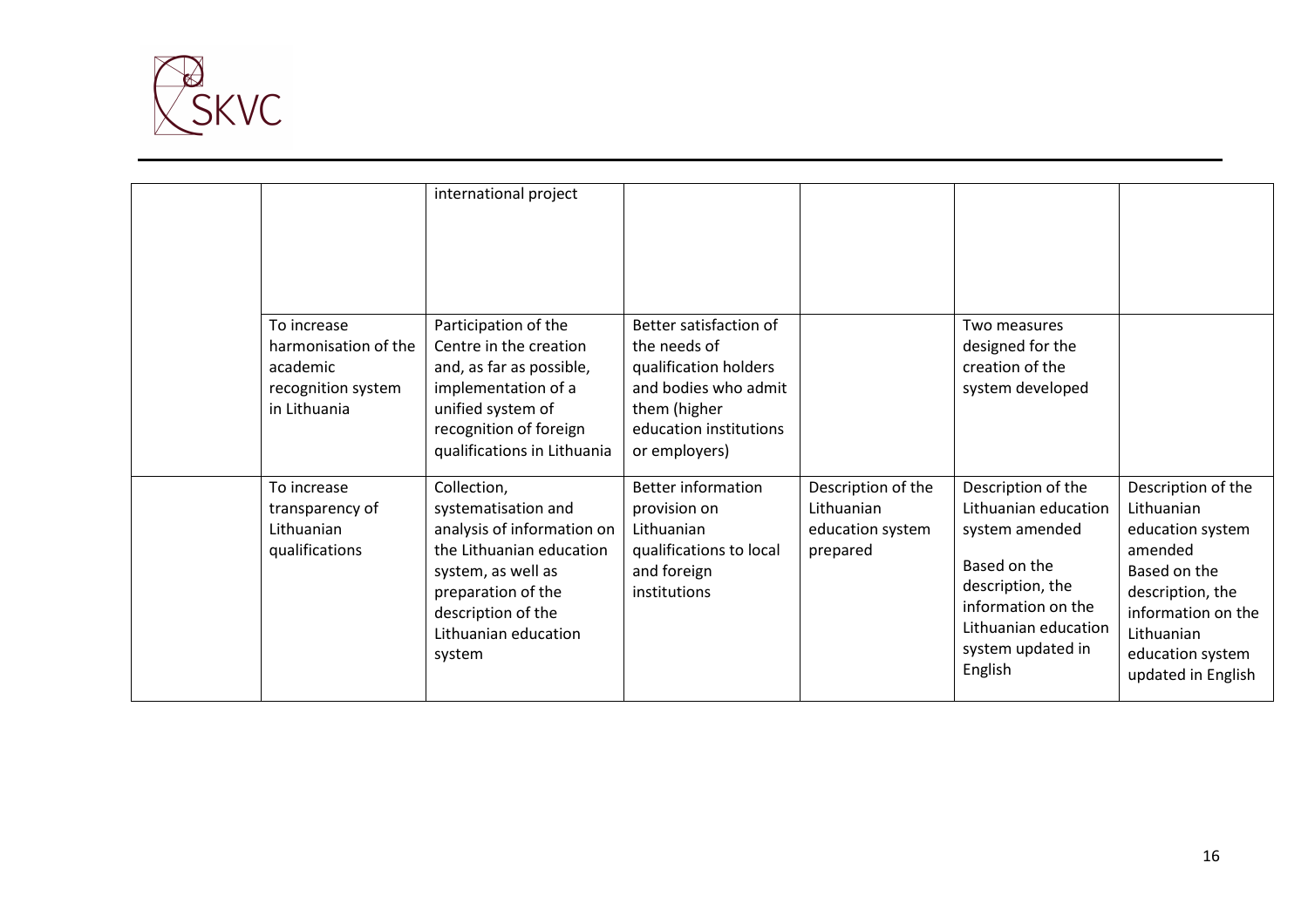

# **Measures to strengthen the organisation**

| <b>Measures</b>                             | <b>Activities</b>                                                                                                                         | <b>Outcome</b>                                                                 | 2017                                                                                                                           | 2018                                                                                          | 2019                                                                                                                                                                   |
|---------------------------------------------|-------------------------------------------------------------------------------------------------------------------------------------------|--------------------------------------------------------------------------------|--------------------------------------------------------------------------------------------------------------------------------|-----------------------------------------------------------------------------------------------|------------------------------------------------------------------------------------------------------------------------------------------------------------------------|
| To improve human<br>resources<br>management | Description of the<br>procedure of adaptation of<br>new employees and civil<br>servants, identifying<br>applied methods and<br>procedures | Effective procedure of<br>adaptation of new<br>employees and civil<br>servants | Draft procedure of<br>adaptation of new<br>employees and civil<br>servants                                                     | Implementation of the<br>procedure of<br>adaptation of new<br>employees and civil<br>servants | Monitoring of the<br>procedure of adaptation<br>of new employees and<br>civil servants, collection<br>of feedback, and<br>adjustment of the<br>procedure, if necessary |
|                                             | Optimisation of the<br>professional development<br>of staff                                                                               | Internal and external<br>training events held                                  | Two internal staff training<br>events held                                                                                     | One internal staff<br>training held                                                           | One internal staff<br>training held                                                                                                                                    |
| To upgrade<br>infrastructure                | Renovation of the premises                                                                                                                | Relocation of the SKVC<br>to single premises                                   | Renovation of the premises<br>accomplished                                                                                     |                                                                                               |                                                                                                                                                                        |
|                                             | Adaptation of the ICT<br>infrastructure to the new<br>premises                                                                            | Working conditions<br>guaranteed                                               | Smooth telephone,<br>internet and intranet<br>connection                                                                       |                                                                                               |                                                                                                                                                                        |
| To improve internal<br>administration       | Improvement of the<br>Centre's activities<br>according to the results of<br>external assessments                                          | Submitted and<br>approved progress<br>report                                   | Approval of the ENQA<br><b>Board</b><br>Review of the Strategic<br>Plan and Work Plan<br>according to experts'<br>observations | Implementation of<br>experts'<br>recommendations                                              | Progress report on<br>changes, taking account<br>of experts' observations<br>submitted and<br>approved                                                                 |
|                                             | Improvement of corruption<br>prevention measures<br>within the institution                                                                | - Risk assessment<br>report<br>- Plan of risk<br>management                    | Risk assessment report<br>prepared<br>Plan for risk management<br>compiled                                                     |                                                                                               |                                                                                                                                                                        |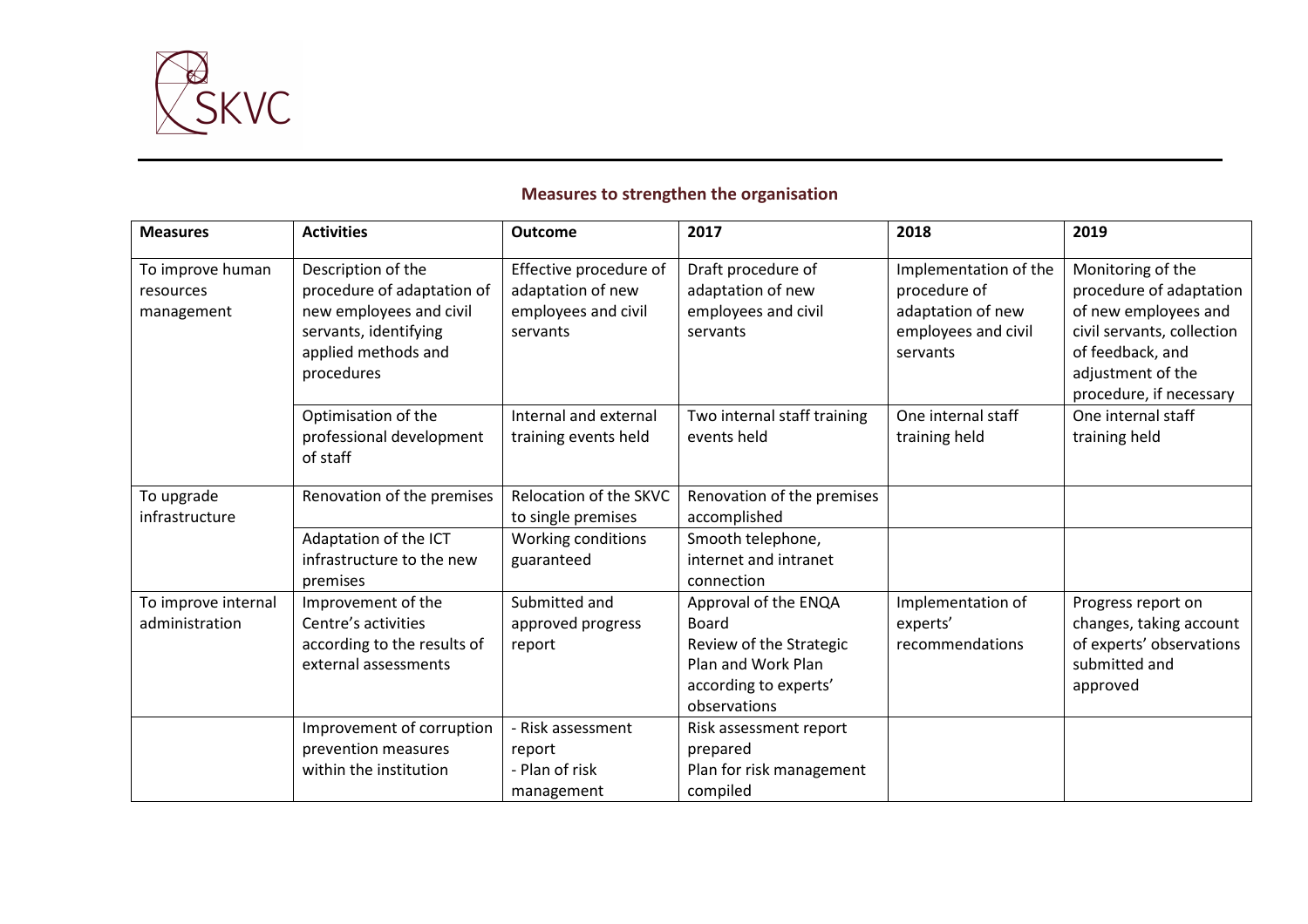

# **STRUCTURE of SKVC**

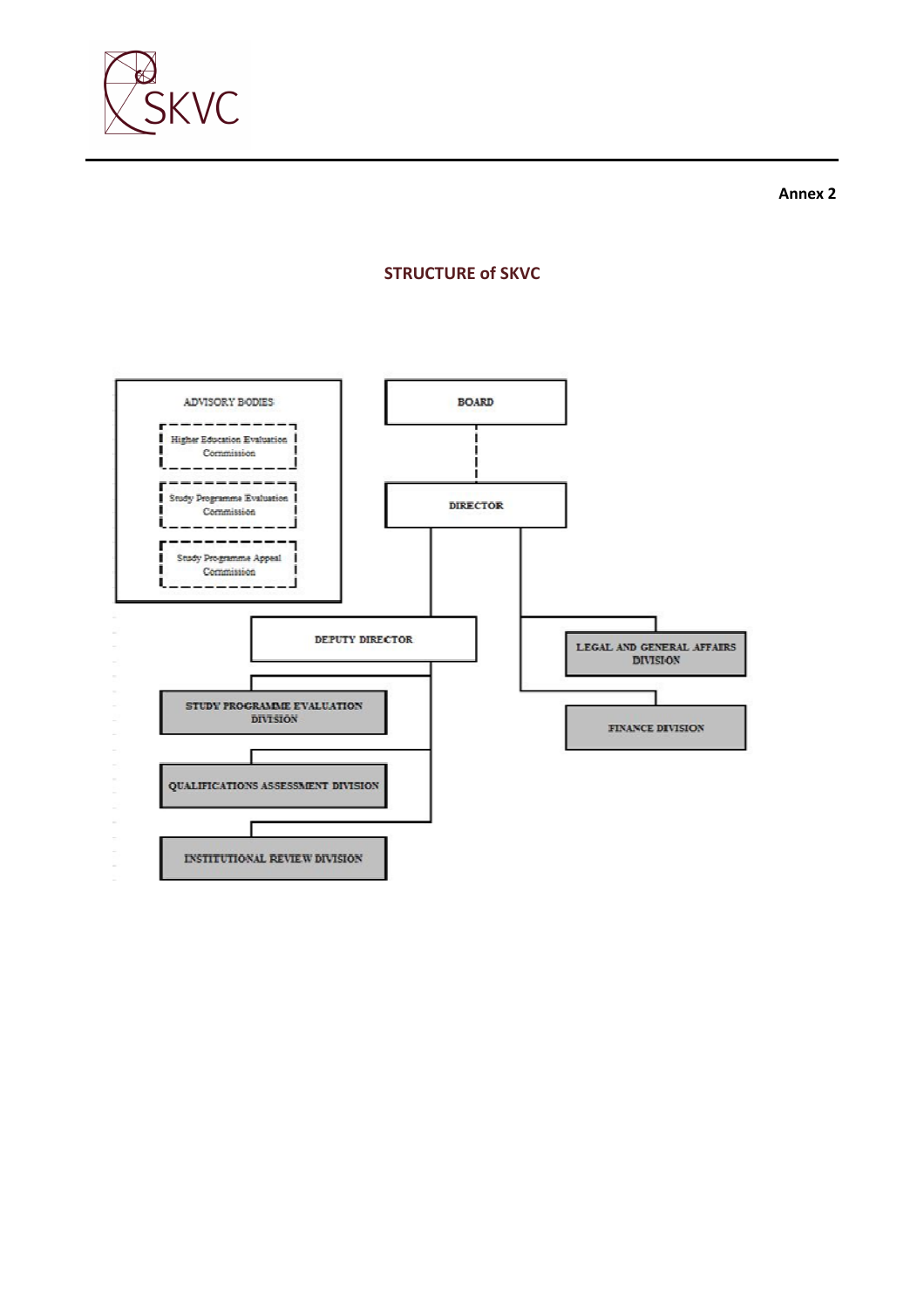



Annex 3